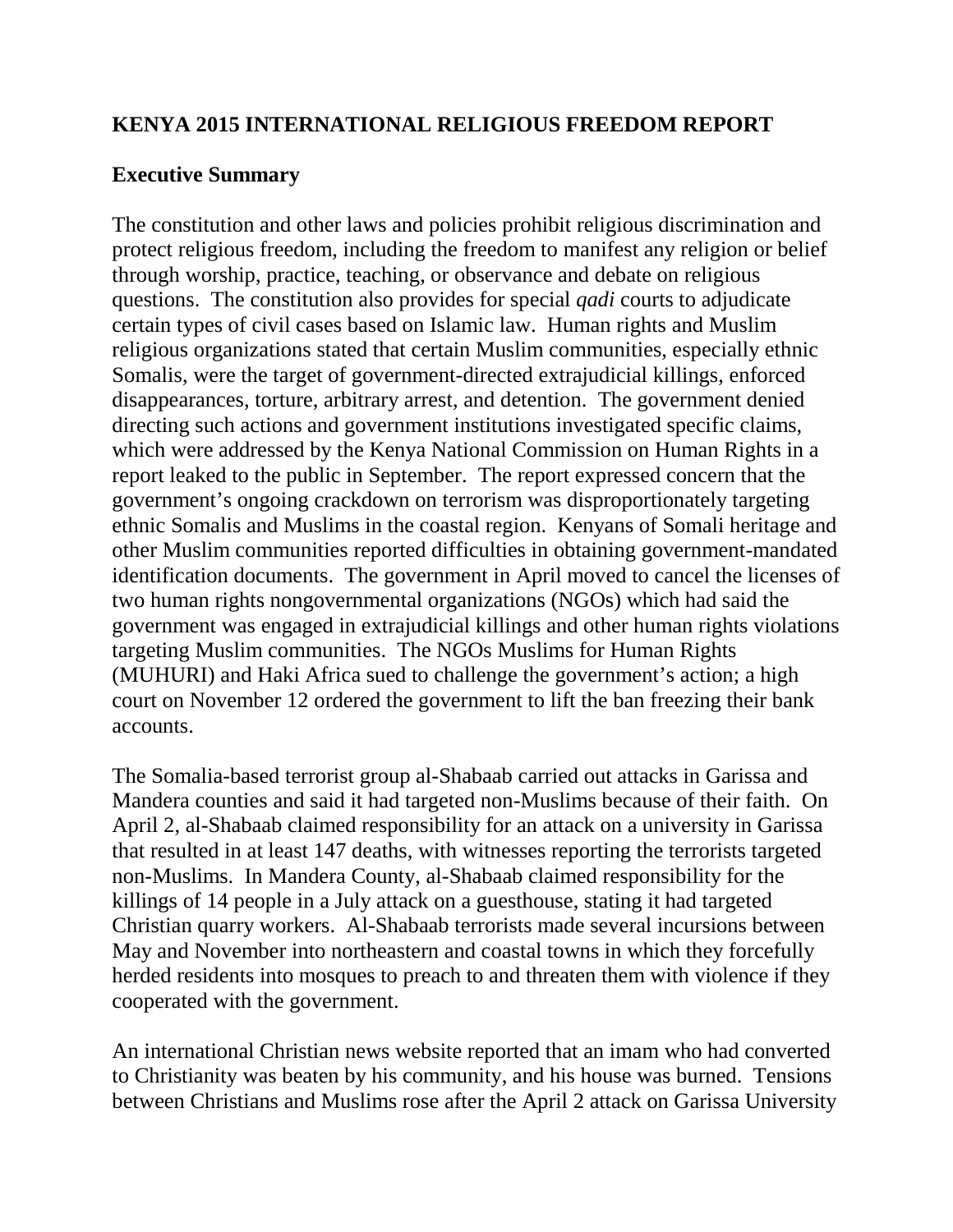College. Media widely reported that some churches hired armed guards to protect Easter services out of fear that extremists were targeting Christians. Muslims also said they faced increasing hostility after the attacks from the Christian majority.

The U.S. embassy regularly discussed issues of religious freedom, including the importance of tolerance and inclusion, with government officials and local and national religious leaders. The embassy urged religious leaders to engage in interfaith efforts to promote a continued commitment to religious freedom and religious diversity, noting the strong influence of their leadership with regard to their respective congregations. The embassy supported interfaith efforts to defuse political and ethnic tensions and encouraged religious leaders to work together across sectarian lines to advance tolerance and peaceful coexistence, especially following the terrorist attacks in Mandera and Garissa.

# **Section I. Religious Demography**

The U.S. government estimates the total population at 45.9 million (July 2015 estimate), of which approximately 82 percent is Christian and 11 percent Muslim. Groups constituting less than 2 percent of the population include Hindus, Sikhs, and Bahais. Much of the remaining 4-5 percent population adheres to various traditional religious beliefs. Protestants account for 47 percent of the population, Roman Catholics 23 percent, and other Christian denominations 12 percent. Most of the Muslim population lives in the northeast and coastal regions, where religion and ethnicity are often linked. There are approximately 349,000 Somali refugees and asylum seekers in the Dadaab refugee camps, most of whom are Muslims. There are approximately 181,000 refugees in the Kakuma refugee camp, including Somalis, South Sudanese, and Ethiopians, as well as other regional refugees, who practice a variety of religions.

## **Section II. Status of Government Respect for Religious Freedom**

# **Legal Framework**

The constitution stipulates there shall be no state religion and prohibits religious discrimination. It provides for freedom of religion and belief individually or in communities, including the freedom to manifest any religion through worship, practice, teaching, or observance, and states individuals shall not be compelled to act or engage in any act contrary to their belief or religion. These rights shall not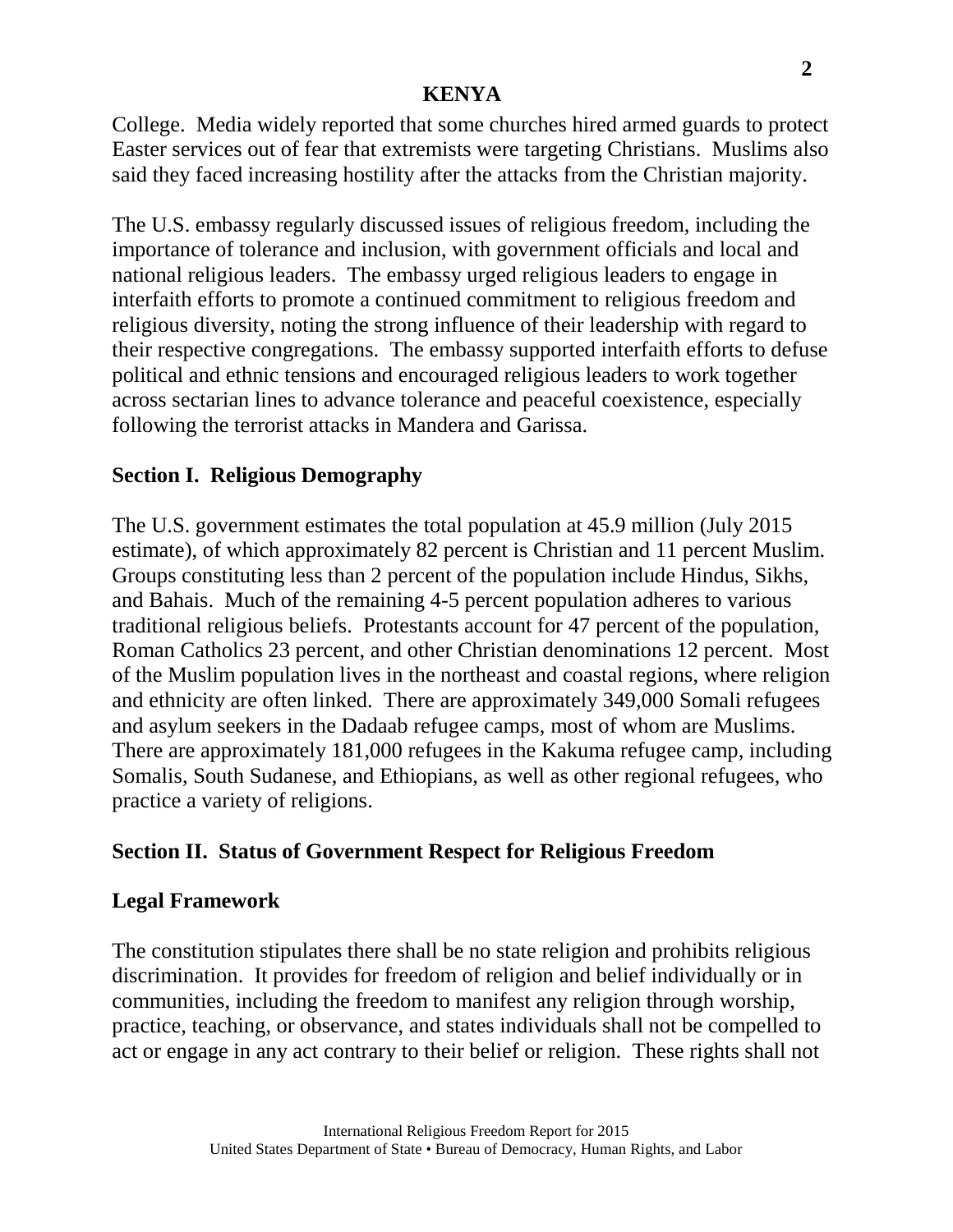be limited except by law, and then only to the extent that the limitation is "reasonable and justifiable" and fulfills other conditions.

The constitution requires parliament to enact legislation recognizing a system of personal and family law adhered to by persons professing a particular religion. It specifically provides for *qadi* courts to adjudicate certain types of civil cases based on Islamic law, including questions relating to personal status, marriage, divorce, or inheritance in cases in which "all the parties profess the Muslim religion." The secular High Court has jurisdiction over civil or criminal proceedings, including those in the *qadi* courts, and accepts appeals of any *qadi* court decision.

According to the law, new religious groups, institutions or places of worship, and faith-based NGOs must register with the registrar of societies, which reports to the attorney general's office. The government allows indigenous and traditional religious groups to register, although many choose not to do so. In order to register, registrants must have valid national identification documents and pay a fee. Registered religious institutions and places of worship may apply for taxexempt status, including exemption from paying duty on imported goods. The law also requires that organizations dedicated to advocacy, public benefit, or the promotion of charity or research be registered with the NGO Coordination Board.

Many public schools were originally owned by religious groups, which still have some say in their management. All public schools have religious education classes taught by government-funded teachers. The classes are mandated by the national curriculum, and students cannot opt out. Some schools offer religious education options, usually Christian or Islamic studies, but they are not required to offer both.

The Ministry of Information, Communications and Technology must approve regional radio and television broadcast licenses, including for religious organizations.

## **Government Practices**

Human rights groups and prominent Muslim leaders said the government targeted Muslims for extrajudicial killing, torture and forced interrogation, arbitrary arrest, detention without trial, and denial of freedom of assembly and worship. A preliminary report by the Kenya National Commission on Human Rights that was leaked to the local press in September expressed concern that the government's ongoing crackdown on terrorism was disproportionately targeting ethnic Somalis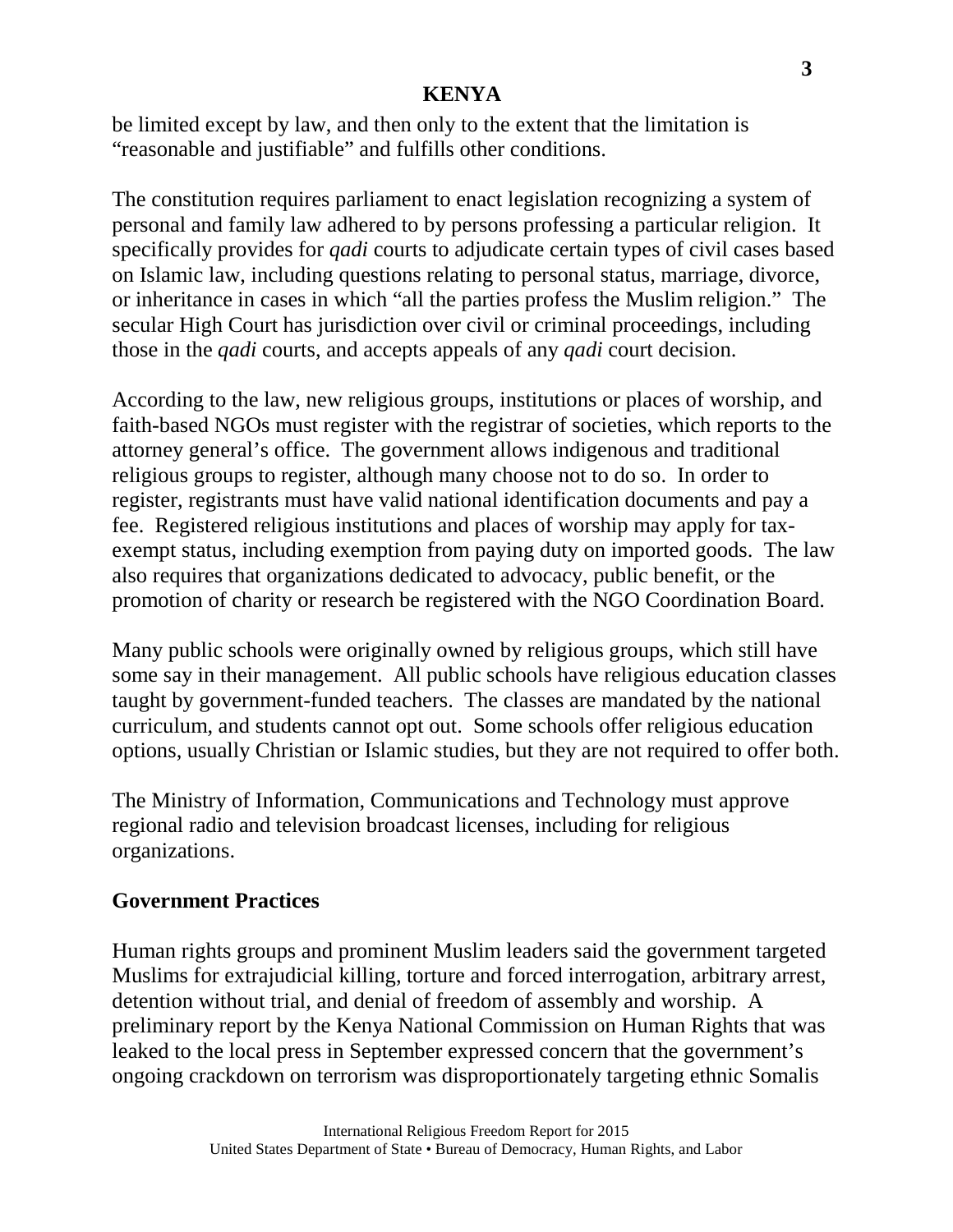and Muslims in the coastal region. The preliminary report documented 25 extrajudicial killings and 81 enforced disappearances, and detailed cases of torture and forced interrogation, arbitrary arrest, and detention without trial. The Kenya Muslim Leaders Conference, which includes 14 Muslim organizations, issued a press statement on October 25 condemning what it called a government policy of extrajudicial killings and enforced disappearances of Muslim youths. The group said that government security agencies killed or caused to disappear more than 300 people. The group called for a government investigation of the allegations and demanded "an end to the policy of treating Muslims as second class citizens." Following the Garissa University attack in April, the National Assembly Majority Leader publicly stated he would not support any crackdown on terror that targets Muslims. Muslim leaders stated that the police often linked the whole community to al-Shabaab. The Independent Policing Oversight Authority (IPOA), a civilian government body that investigates police misconduct, said that lack of accessibility to IPOA and intimidation by police prevented members of the Muslim community from filing complaints about these violations.

On April 7, the NGO Coordination Board canceled the licenses and ordered the freezing of bank accounts belonging to 83 entities, including two prominent human rights groups, MUHURI and Haki Africa, for alleged links to terrorism. Human rights organizations accused the government of targeting MUHURI and Haki Africa for their outspoken criticism of the government's human rights record, including 2014 statements to the press that the government was conducting a deliberate campaign of assassinations against Muslim clerics. The organizations publicly stated they were working with the IPOA to follow up cases of reported extrajudicial killings and forced disappearances, and said these actions triggered the NGO Board's response to cancel registration and freeze accounts. Both organizations challenged the deregistration decisions in court. A high court in Mombasa ruled on November 12 that the NGO Coordination Board's decision to list Haki Africa and MUHURI as terrorist-affiliated organizations violated due process and ordered the government to lift the ban freezing the their bank accounts.

The Chairman of the Evangelical Alliance of Kenya said that no churches registered during the year, and that the government denied official recognition to more than 7,000 religious organizations in 2014.

Some religious leaders objected to rules, proposed by the attorney general in December 2014, to regulate religious organizations and keep their leaders accountable. The proposed rules would require religious leaders to obtain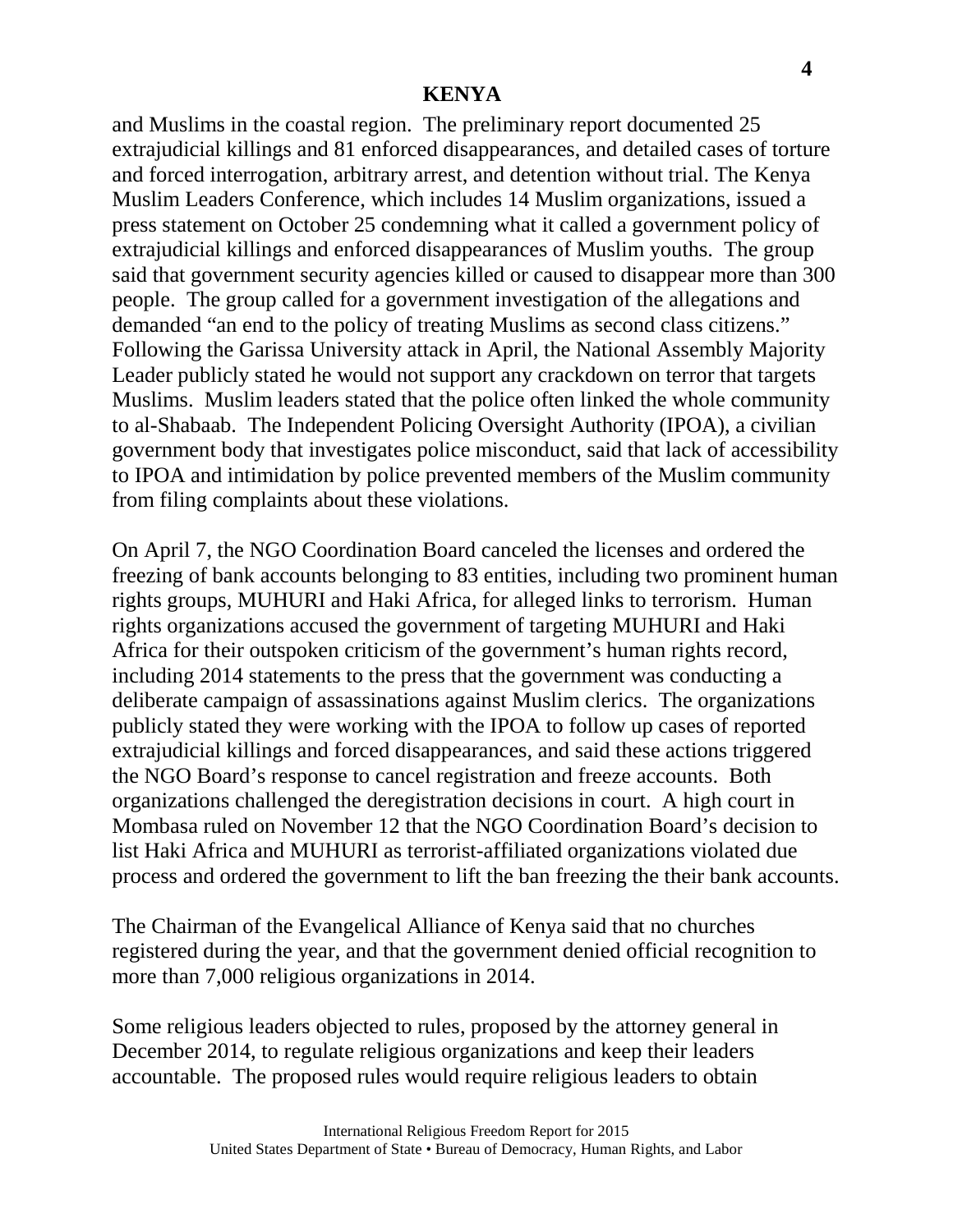certificates of clearance from the Directorate of Criminal Investigation and the Ethics and Anti-Corruption Commission. Religious institutions would be required to file annual tax returns and list the location of each branch and its leaders and administrators, the familial relations between religious leaders and other religious officials, and other affiliated organizations. Registrants would be required to provide copies of their identity cards and their Kenya Revenue Authority pin number. Religious leaders would be required to hold a theological degree or certificate from a recognized university, and other standards for leaders and institutions would apply. Religious leaders threatened to take legal action if the new rules were implemented. The Inter-Religious Council of Kenya stated that the rules would violate freedom of worship, and would turn religious institutions into businesses and political entities. The rules had not been implemented at the end of the year. Some officials indicated the government was reconsidering its position.

Government schools sometimes prevented girls from attending classes if they wore headscarves or other religious dress. School authorities who ordered female students to remove their headscarves while in school stated such garments violated school uniform policies. Muslim students said in the press that such actions forced Muslim students out of government education. Many public high schools, however, continued to permit students to wear the hijab*.* Prohibitions on religious headwear at some schools affected members of the Akorino religious group, which combines Christian and African styles of worship and requires women to cover their heads. For example, media reported that on March 17 a female Akorino secondary school student in Nakuru County was suspended from school for wearing a religious headscarf.

On March 6, a high court held that school uniform codes that banned "Muslim attire" did not conflict with the constitution, and that allowing female students to wear the hijab created disparity among the students. The ruling arose from a 2014 lawsuit filed by the Methodist Church seeking to ban female students at St. Paul Kiwanjani High School in Isiolo from wearing the hijab and trousers, arguing the Methodist Church, as the school's principal funder, should have the final say over student dress.

Muslim leaders complained Muslim citizens often faced special difficulties acquiring national identification from the National Registration Bureau. Identification cards are required by law and are a prerequisite for voting and access to certain government and financial services. Failure to register is a crime. Muslim communities – including ethnic Kenyan and Somali communities, coastal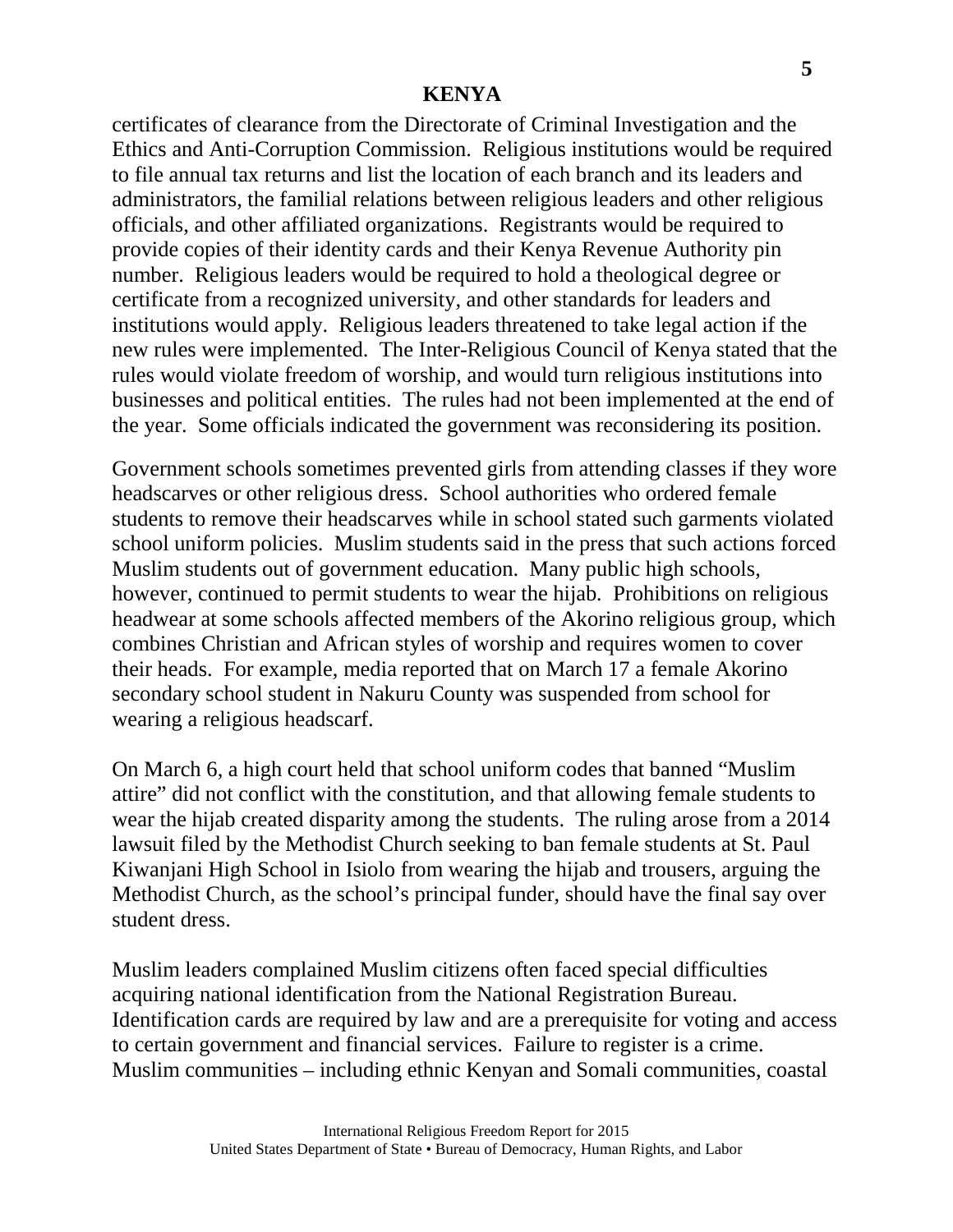Muslim communities, the Nubian community in Nairobi, and the Galjeel community around the Tana River – reported they were often subject to more requirements than others were in order to register. These included presentation of birth certificates and citizenship documents of their fathers and grandfathers. They stated they were also required to make special appearances at specified police stations. The government stated the additional scrutiny was necessary to deter illegal immigration and fight terrorism, and that such scrutiny was not intended to discriminate against certain ethnic or religious groups.

# **Abuses by Rebel or Foreign Forces or Terrorist Organizations**

During terrorist attacks in Garissa County and Mandera County, multiple reports stated attackers specifically targeted non-Muslims. On April 2, members of the terrorist organization al-Shabaab stormed Garissa University College in Garissa County, killing at least 147 people and injuring at least 79. The attackers reportedly in some instances separated Muslims from Christians and killed some victims who could not recite verses from the Quran. On July 7, al-Shabaab claimed responsibility for an attack that killed 14 people in Mandera County, saying it had targeted Kenyan Christians. Al-Shabaab terrorists in May, June, August, and November made incursions from Somalia into the northeast and towns near the border in which they forcefully herded residents into mosques to preach to and threaten them.

## **Section III. Status of Societal Respect for Religious Freedom**

There were reports of intolerance towards individuals based on religious attire, and expressions of intolerance towards members of other faiths. Because religion and ethnicity were often closely linked, it was difficult to categorize many incidents as being based exclusively on religious identity.

Muslim religious leaders and their families reportedly threatened with violence or death some individuals who converted from Islam to Christianity, particularly those of Somali ethnic origin. For example, one international Christian publication reported on August 3 that a former imam who converted from Islam to Christianity was abandoned by his family and beaten by members of his community, who also burned down his house and stole his cattle.

According to media and police reports, when Islamist gunmen suspected to be al-Shabaab attacked a bus on December 21, the driver said the Muslims refused to be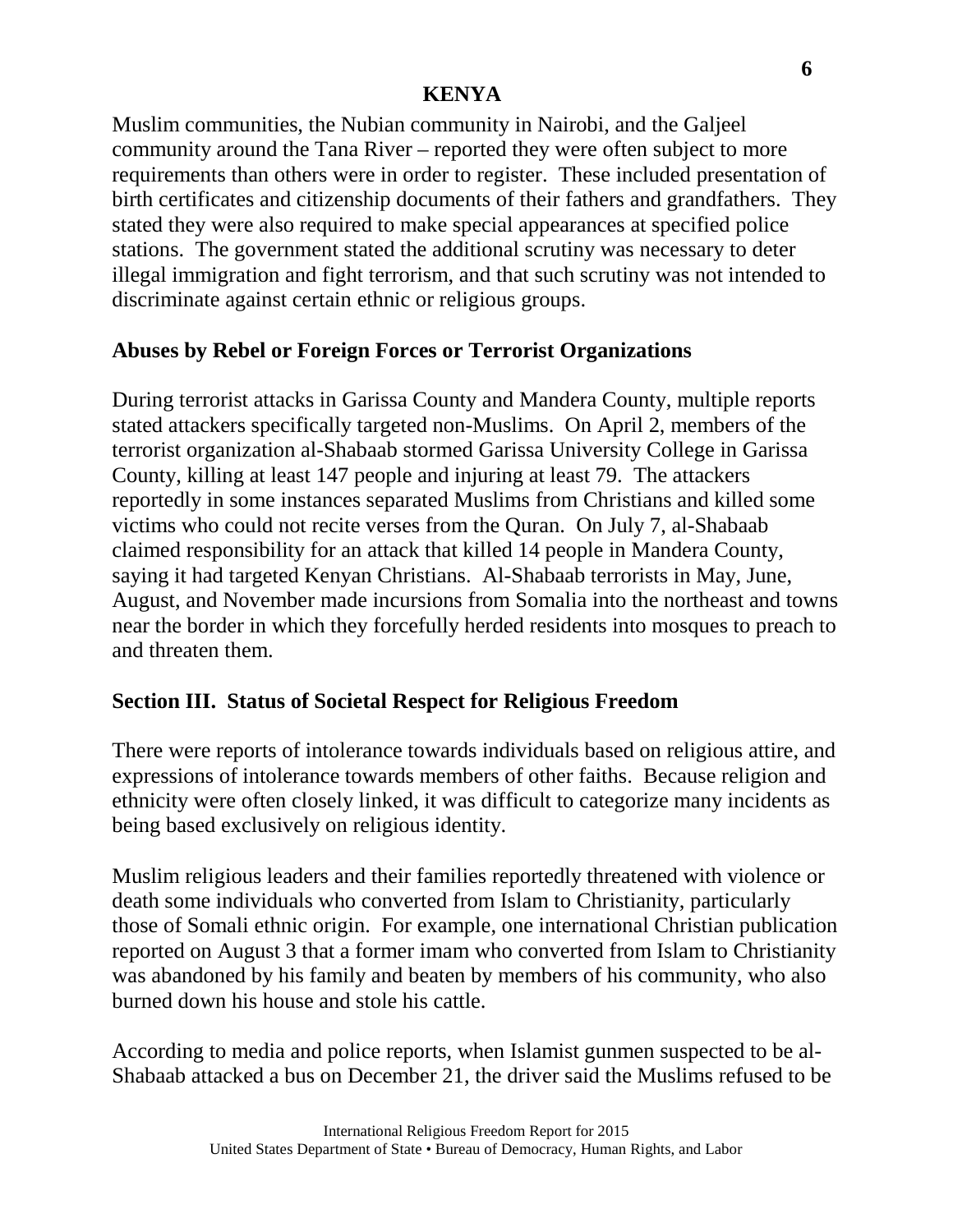separated from their fellow Christian travelers, and they told the militants to kill them all or leave them alone. The militants left after the passengers refused to separate, but at least two people from the bus were killed by the militants, one of whom reportedly tried to run away when militants ordered the passengers off the bus.

Some Muslims stated they perceived general discrimination and that the government and business community deliberately impeded development in predominantly Muslim areas.

Non-Muslims reportedly harassed or treated with suspicion citizens of Somali origin, who are predominantly Muslim. This was widely attributed to an escalation of fear and outrage after the Garissa University College and other terrorist attacks in recent years, predominantly by al-Shabaab.

Christian leaders stated individuals and businesses in historically Muslim areas in the northeast and on the coast discriminated against Christians. Christian leaders also said private citizens made it difficult for Christians in the northeast to obtain land for churches and cemeteries.

The National Council of Churches of Kenya of the Central Region and the African Inland Church (AIC) separately petitioned the government to review the 2013 Education Act and restore the rights of religious groups that had turned over their schools to the public school system after independence while retaining some management authority. The AIC also contested the Education Act's provision that it is the sponsor's responsibility to pay for any school chaplain, arguing that a chaplain should be funded by the school budget. The government did not respond to these petitions as of the end of the year.

Interreligious NGOs and political leaders said the terrorist attacks over the previous two years raised tensions between Muslim and Christian communities. For instance, after the April 2 attack on Garissa University College, media widely reported that churches hired armed guards to protect Easter services out of fear that extremists were targeting Christians. Muslims also reported being the target of increased public hostility immediately after the attack.

In celebration of the International Day of Peace, Christian leaders from various denominations joined Muslims during Friday prayers on September 18 at Jamia